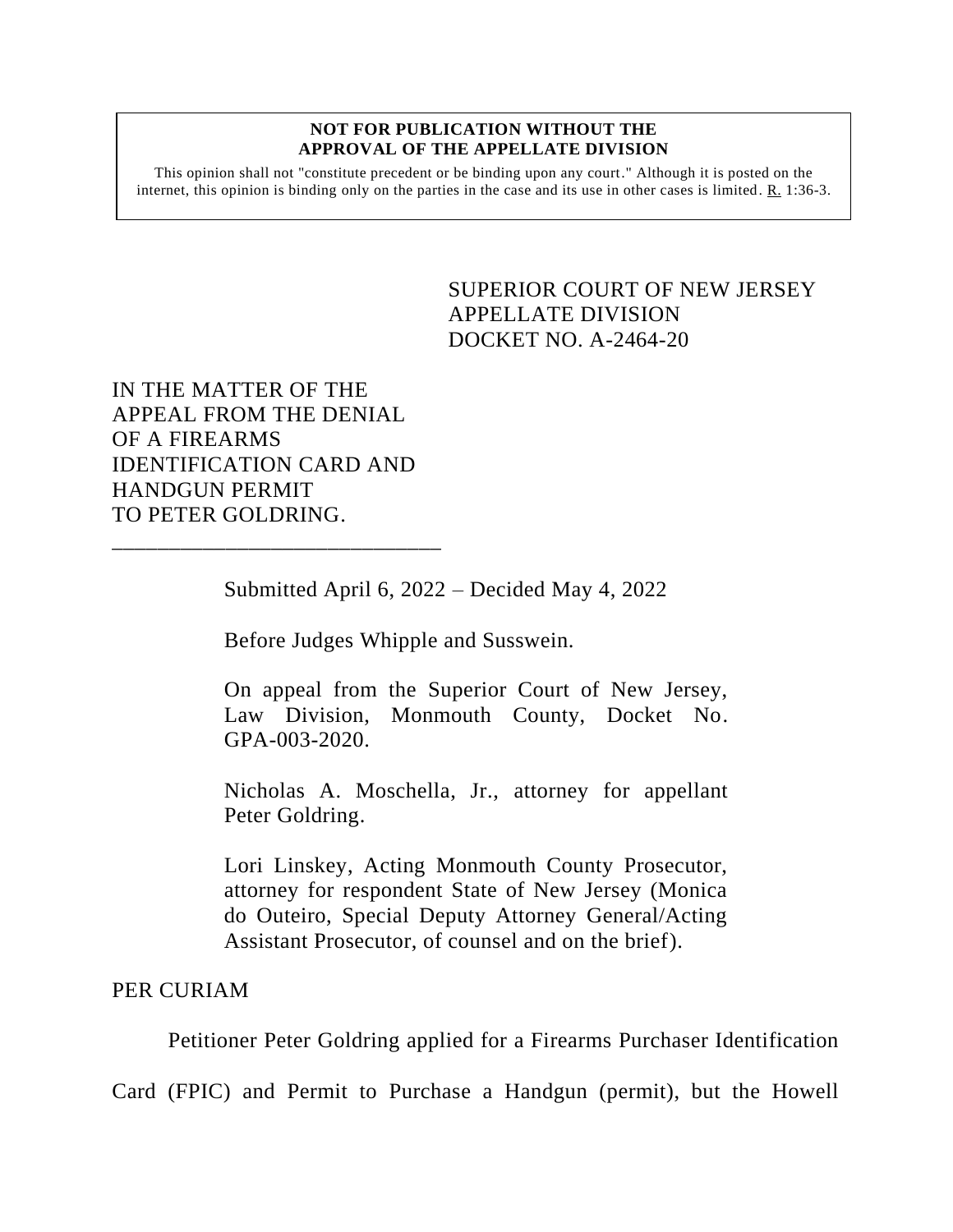Township Police Department denied the applications because of petitioner's misdemeanor conviction in New York. Petitioner next sought relief from the Law Division pursuant to N.J.S.A. 2C:58-3(d); however, the trial court agreed with the Howell Township Police Department because the conviction precluded granting the application and New York's Certificate of Relief from Disabilities (Certificate of Relief) does not eliminate this preclusion. We affirm for substantially the same reasons as the trial judge in this case and the court in In re Winston. 438 N.J. Super. 1 (App. Div. 2014).

No facts are in dispute. In April 2015, in Nassau County, New York, petitioner pleaded guilty to petit larceny, a Class A misdemeanor with maximum possible incarceration of 364 days under New York Penal Law 155.25, for charges brought in August  $2012$ .<sup>1</sup> He was sentenced to noncustodial probation for three years, community service, and to pay restitution. New York City's Department of Probation granted petitioner a discharge after eighteen months. On March 1, 2017, New York granted his Certificate of Relief, which removed "all legal bars and disabilities to employment, license

<sup>&</sup>lt;sup>1</sup> In March 2014 in New York, petitioner also pleaded guilty to a disorderly persons offense, but the record is unclear whether this is related to the larceny. The record is clear, however, that the State solely relied on the larceny conviction in its denial and arguments.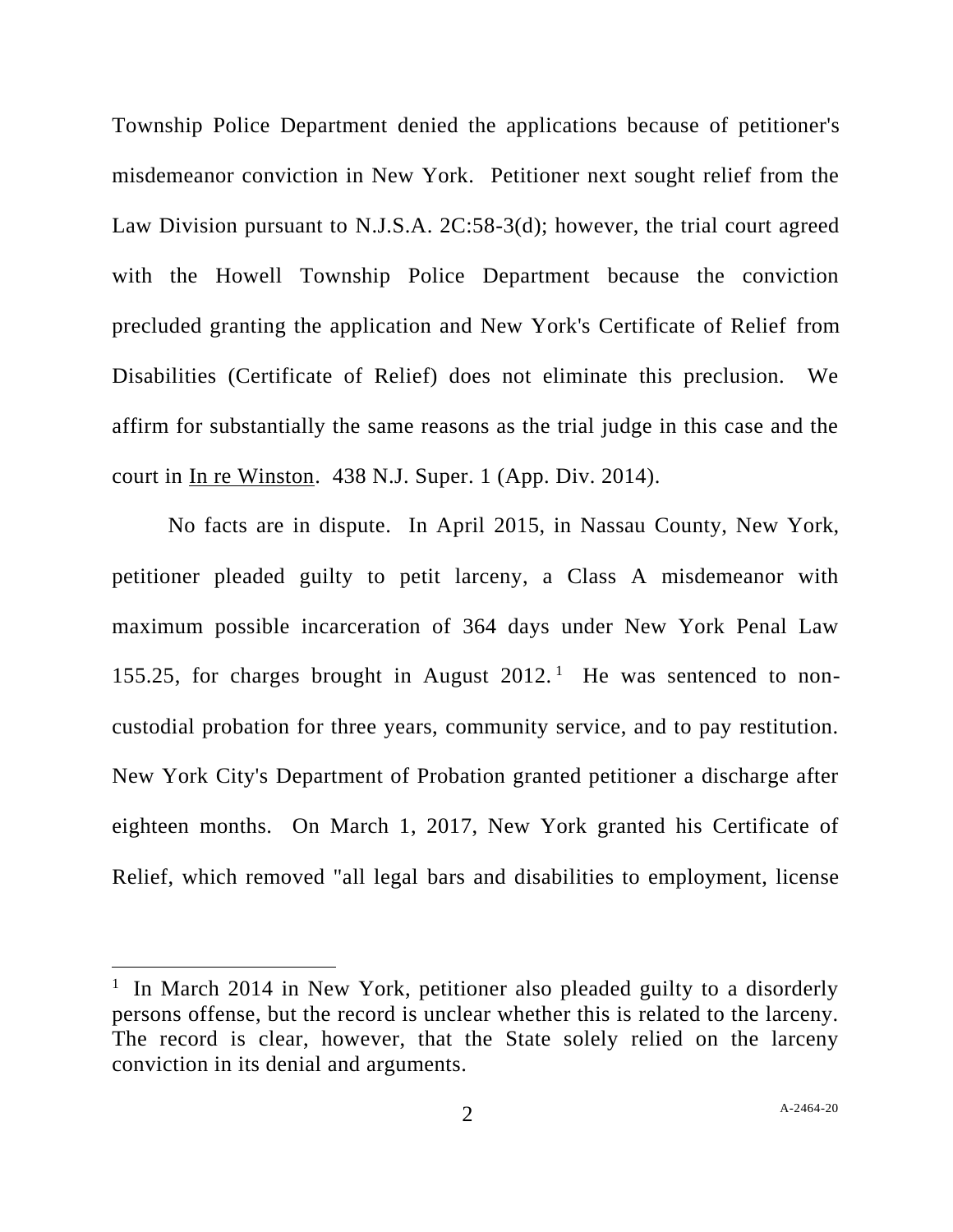and privilege except . . . enumerated sections related to weapons imposed under . . . [the] Penal Law."

On May 6, 2020, when petitioner applied to the Howell Township Police Department for the above-referenced FPIC and permit, he disclosed the larceny conviction. In the June 8 letter denying his application, the Chief of Police based the denial on that conviction but informed petitioner that he had thirty days to appeal. On June 18, petitioner submitted a letter requesting a hearing before the Law Division. The court heard testimony.

Petitioner testified about his job as a chief executive officer of a security and firearm business for high-risk institutions and high net worth families and his similar consulting practice, his related licenses, and how he would use the FPIC and permit for his business. As to his New York conviction, petitioner testified that the plea made sense given the legal costs and risk of going to a jury. Petitioner applied for and was granted the Certificate of Relief in March 2017, believing it was essentially akin to an expungement under New York law. He testified he specifically asked about a firearm license and was told by the New York court and Nassau County police that he could get his pistol license back in Nassau County. On cross-examination, petitioner explained those inquiries happened during the original plea process and acknowledged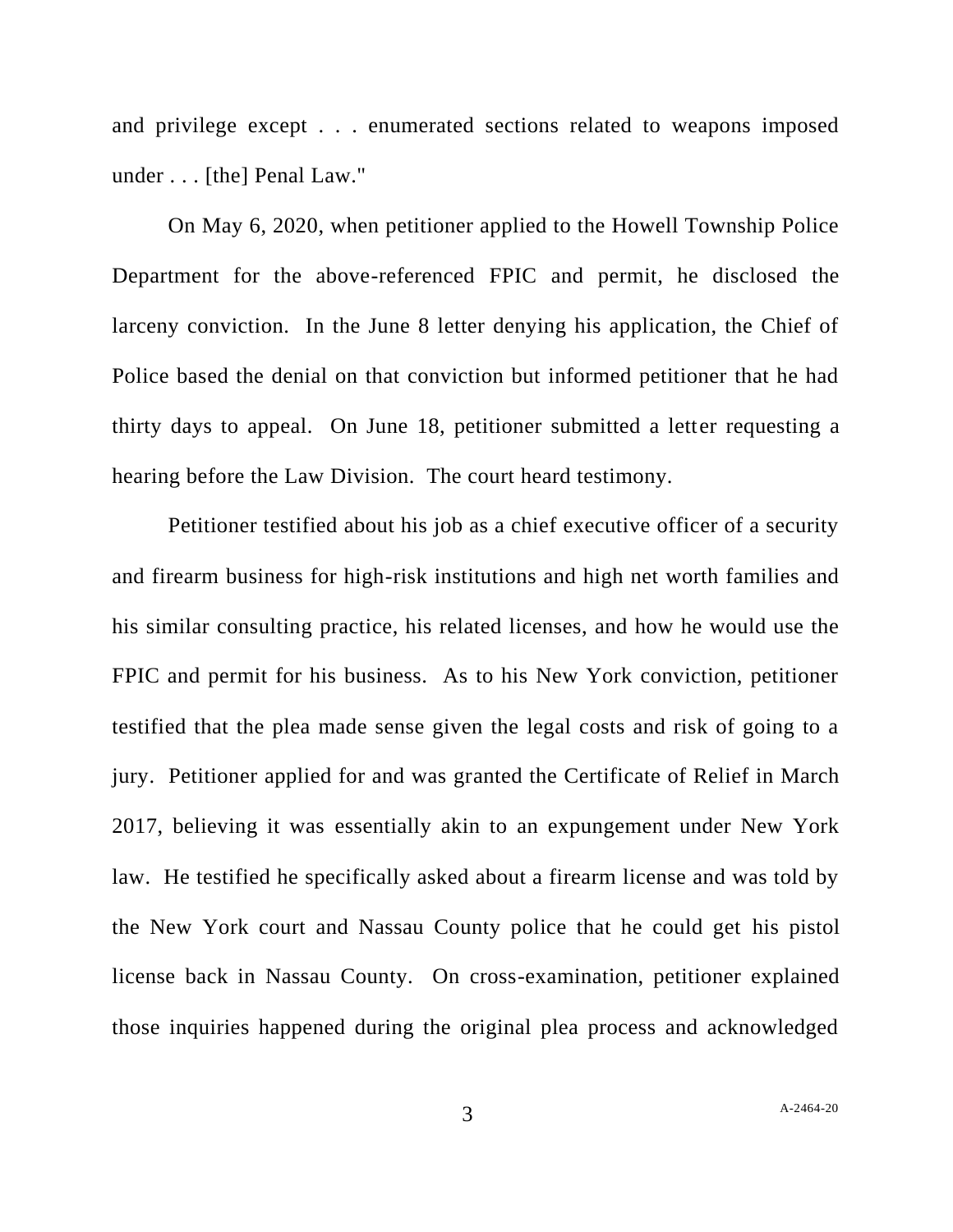that he only asked about New York and never thought to ask about New Jersey.

Chief Andrew Kudrick of the Howell Police Department testified petitioner's criminal record was the sole reason for the denial. Kudrick saw the Certificate of Relief petitioner submitted and contacted the New Jersey State Police to see if that letter would apply to New Jersey. He was advised New Jersey would not recognize an out of state expungement or this type of letter.

The State argued the proof of the Class A conviction in New York statutorily barred petitioner under N.J.S.A.  $2C:58-3(c)(1)$  because it was equivalent to a maximum penalty of more than six months. The State asserted that the Certificate of Relief in New York is not tantamount to an expungement and does not eliminate the statutory bar.

The trial court reviewed the submissions, testimony, procedural history, and standards at the police and court level, before summarizing the reasons for denial under the statutes and Winston.

> In the present case it is undisputed that [petitioner] was convicted of petit larceny in violation of New York Penal Law 155.25 . . . . Penal Law 155.25 . . . is a Class A misdemeanor. . . . Evidence of such conviction has been established through the testimony of the [petitioner] in the submission of the New York certificate of disposition indictment. . . . Further this [c]ourt is satisfied that a Class A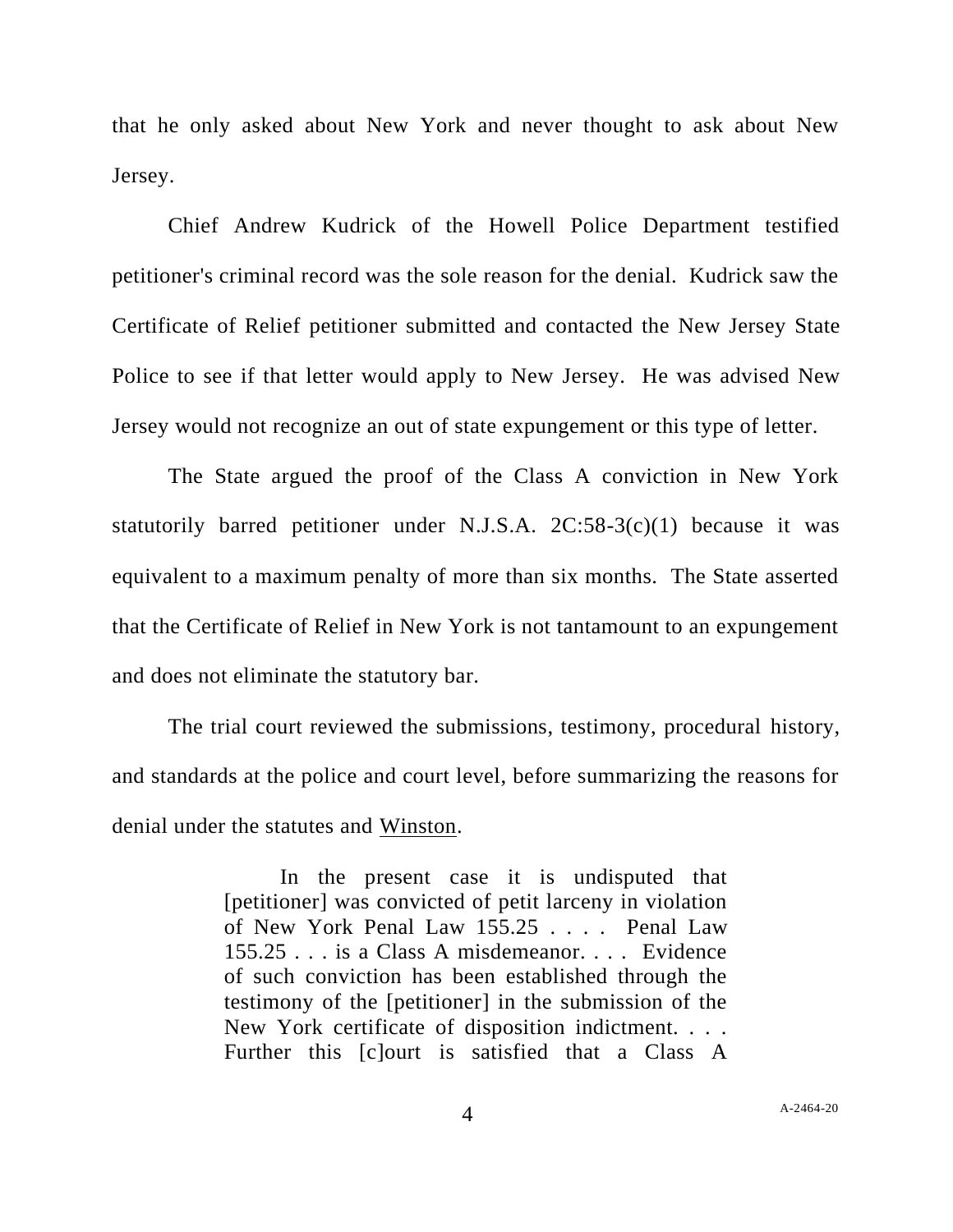misdemeanor has a sentencing range up to 364 days and therefore qualifies as a crime.

N.J.S.A. 2C:1-4 defines a crime as, "[a]n offense for which a sentence of imprisonment is in excess of six months." It is clear that [petitioner]'s conviction qualifies as a crime under our laws. Indeed the issue of whether a Class A misdemeanor in New York so qualifies has been addressed in [Winston] . . . . There an applicant for a gun permit was convicted of . . . a Class A misdemeanor in New York . . . . The [c]ourt found that because Winston's New York conviction carried a sentence in excess of six months it qualified as a crime in New Jersey and would disqualify him from obtaining a Firearms Purchaser Identification Card, or a permit to purchase a handgun under [N.J.S.A.  $2C:58-3(c)(1)$ ].

Winston is also dispositive as to the issue of appellant's [C]ertificate of [R]elief from civil disabilities. In Winston, as here, applicant obtained a certificate which relieved him of certain disabilities, forfeitures or bars otherwise accompanied [with] his convictions. Based on his certificate Winston applied for a firearms permit in New Jersey arguing, as [petitioner] does here, that the [C]ertificate of [R]elief from disability should be afforded in full faith and credit by this [c]ourt.

. . . .

Having engaged in this further analysis, the Winston court found that because the certificates merely remove certain disabilit [ies] and bars normally attendant to the conviction under New York law full faith and credit is not implicated. . . . And such is the case here. . . . [I]t is clear that [petitioner] does not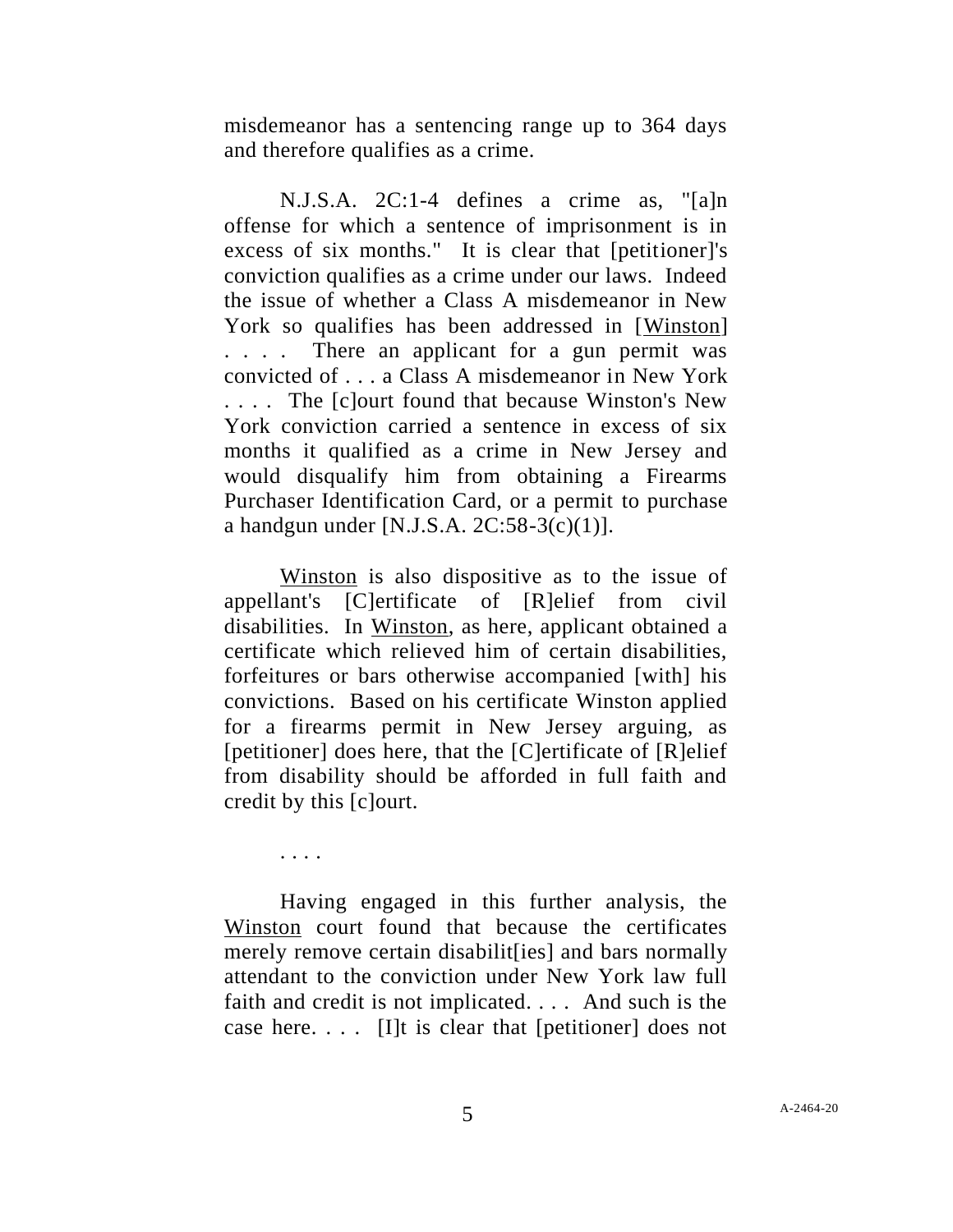qualify for a Firearms Purchaser Identification Card, nor permit to purchase handguns.

. . . .

[Petitioner] is statutorily barred from possessing a gun here in New Jersey. The [C]ertificate of [R]elief from disabilities in New York does not alleviate him of any of the consequences here in New Jersey. There is unfortunately no further consideration that this [c]ourt can take.

This appeal followed. Petitioner argues:

[PETITIONER] WAS DENIED A FULL AND FAIR HEARING ON THE MERITS BASED UPON AN IMPROPER STATUTORY BAR TO HIS APPLICATION FOR A FIREARMS PURCHASER IDENTIFICATION CARD PURSUANT TO N.J.S.A.  $2C:58-3(c)(1)$ .

The right to bear arms is guaranteed by the Second Amendment of the United States Constitution, but a state's police power allows it to place "reasonable limitations" on firearms ownership. In re Forfeiture of Pers. Weapons and Firearms Identification Card belonging to F.M., 225 N.J. 487, 506 (2016). To balance those interests, our Legislature requires people to apply

for a FPIC and permit. Id. at 507.

No person of good character and good repute in the community in which he lives, and who is not subject to any of the disabilities set forth in this section or other sections of this chapter, shall be denied a permit to purchase a handgun or a firearms purchaser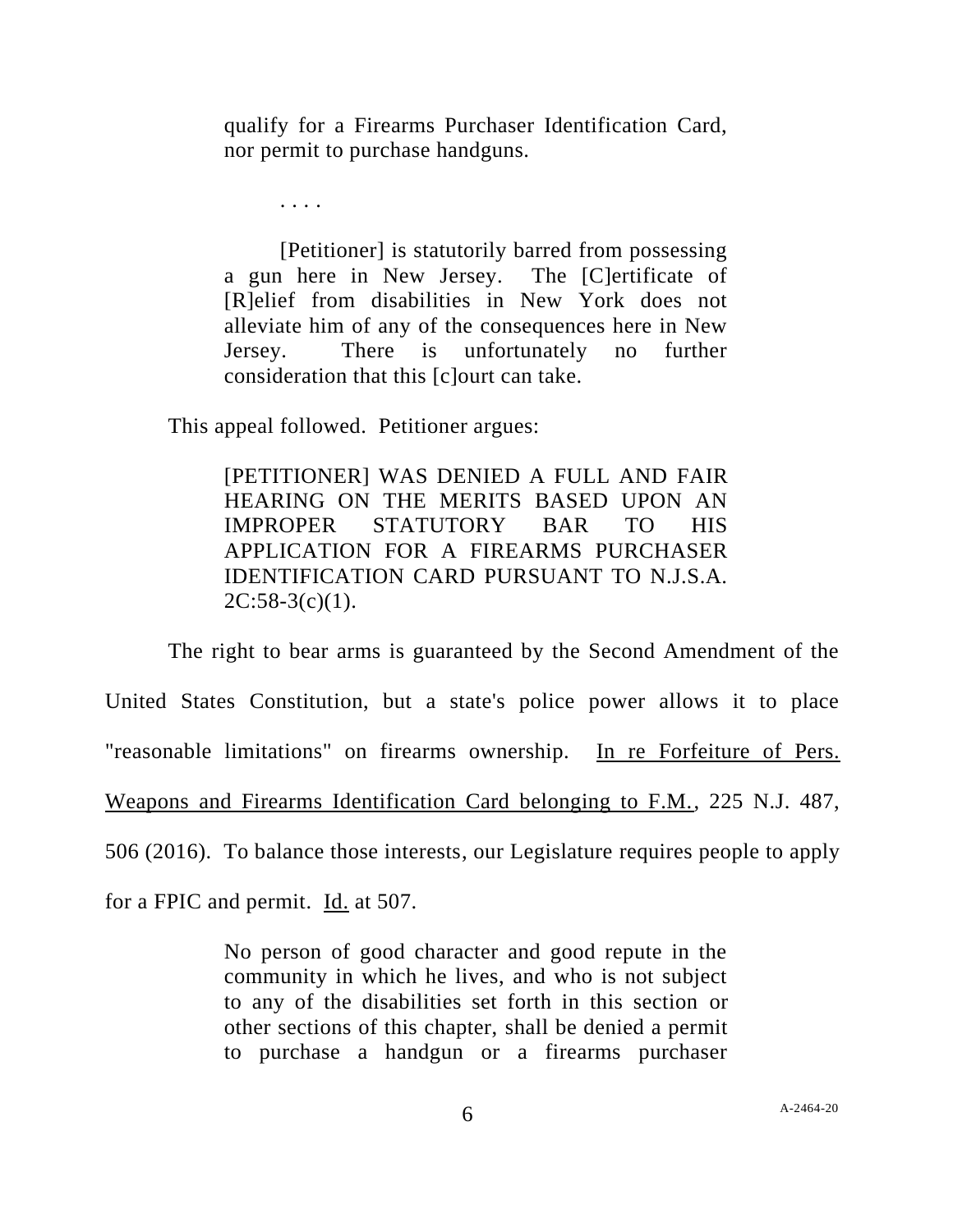identification card, except as hereinafter set forth. No handgun purchase permit or firearms purchaser identification card shall be issued:

> (1) To any person who has been convicted of any crime . . . .

## $[N.J.S.A. 2C:58-3(c)(1).]$

The chief of police of the municipality where the applicant resides determines whether to grant or deny the FPIC or permit, N.J.S.A. 2C:58-3(d), and must grant the applications "unless good cause for the denial" exists, N.J.S.A. 2C:58-3(f). A denied applicant may request a hearing in the Law Division. In re F.M., 225 N.J. at 508 (citing N.J.S.A. 2C:58-3(d)). The Law Division conducts a de novo hearing to review the facts and independently determine whether the applicant is entitled to the FPIC or permit. In re Z.L., 440 N.J. Super. 351, 357 (App. Div. 2015). At the hearing, "the police chief has the burden of proving an applicant is not qualified to receive a handgun permit," ibid. (citing In re Osworth, 365 N.J. Super. 72, 77 (App. Div. 2003)), and must prove the disqualification by a preponderance of the evidence, id. at 358 (citing Osworth, 365 N.J. Super. at 77).

The court outlined these procedures while stating its decision on the record. Petitioner did not argue that he was not afforded these procedures and did not raise due process issues before the trial judge. Petitioner received a